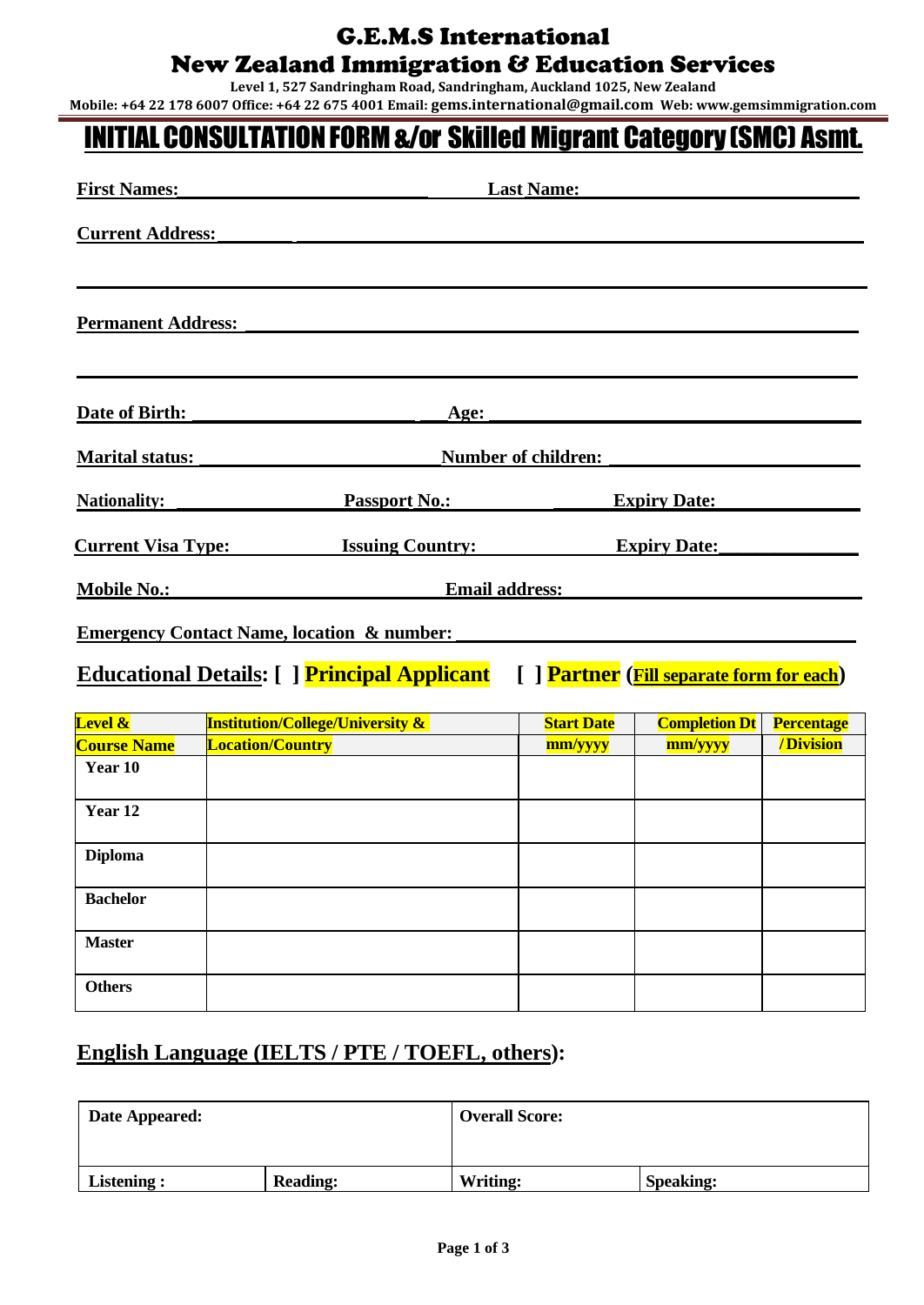## **Employment Details: (Please indicate complete details and use extra sheet if required)**

| <b>From Date</b> | To Date | <b>Position / Designation</b> | <b>Company Name &amp; Address</b> | <b>Manager Name/Tel/Email</b> |
|------------------|---------|-------------------------------|-----------------------------------|-------------------------------|
|                  |         |                               |                                   |                               |
|                  |         |                               |                                   |                               |
|                  |         |                               |                                   |                               |
|                  |         |                               |                                   |                               |
|                  |         |                               |                                   |                               |
|                  |         |                               |                                   |                               |
|                  |         |                               |                                   |                               |
|                  |         |                               |                                   |                               |
|                  |         |                               |                                   |                               |
|                  |         |                               |                                   |                               |
|                  |         |                               |                                   |                               |
|                  |         |                               |                                   |                               |

## **Travel and Visa History:**

|                                              | Have you been to any other countries before? |                         |                |            |                |
|----------------------------------------------|----------------------------------------------|-------------------------|----------------|------------|----------------|
| <b>(If Yes, then complete the following)</b> |                                              |                         |                | <b>YES</b> | N <sub>O</sub> |
| <b>Country Visited</b>                       |                                              | <b>Duration of Stay</b> | From: / /  To: |            | $/$            |
| <b>Country Visited</b>                       |                                              | <b>Duration of Stay</b> |                |            |                |
| <b>Country Visited</b>                       |                                              | <b>Duration of Stay</b> |                |            |                |
| <b>Country Visited</b>                       |                                              | <b>Duration of Stay</b> |                |            |                |
| <b>Purpose of Visit:</b>                     |                                              |                         |                |            |                |
| <b>Any Previous Visa Refusal?</b>            |                                              |                         |                |            |                |
| (If Yes, then provide the refusal letter/s)  |                                              |                         |                | <b>YES</b> | N <sub>O</sub> |
| <b>Refusal Country</b>                       |                                              | <b>Date Refused</b>     |                |            |                |
| <b>Type of Visa application:</b>             |                                              |                         |                |            |                |
| <b>Reason/s for Refusal:</b>                 |                                              |                         |                |            |                |
| <b>Refusal Country</b>                       |                                              | <b>Date Refused</b>     |                |            |                |
| Type of Visa application:                    |                                              |                         |                |            |                |
| <b>Reason/s for Refusal:</b>                 |                                              |                         |                |            |                |
| <b>Refusal Country</b>                       |                                              | <b>Date Refused</b>     |                |            |                |
| <b>Type of Visa application:</b>             |                                              |                         |                |            |                |
| <b>Reason/s for Refusal:</b>                 |                                              |                         |                |            |                |
| <b>Refusal Country</b>                       |                                              | <b>Date Refused</b>     |                |            |                |
| <b>Type of Visa application:</b>             |                                              |                         |                |            |                |
| <b>Reason/s for Refusal:</b>                 |                                              |                         |                |            |                |
| <b>Refusal Country</b>                       |                                              | <b>Date Refused</b>     |                |            |                |
| Type of Visa application:                    |                                              |                         |                |            |                |
| <b>Reason/s for Refusal:</b>                 |                                              |                         |                |            |                |

## **Please circle the answer that is applicable to you:**

| Your online account with INZ and your INZ number (if available): | Yes / No / N/a |
|------------------------------------------------------------------|----------------|
| Log in $id$ :<br>Password:                                       |                |
| Do you have any criminal record:                                 | Yes / No / N/a |
| Do you have any close relatives in New Zealand:                  | Yes / No / N/a |